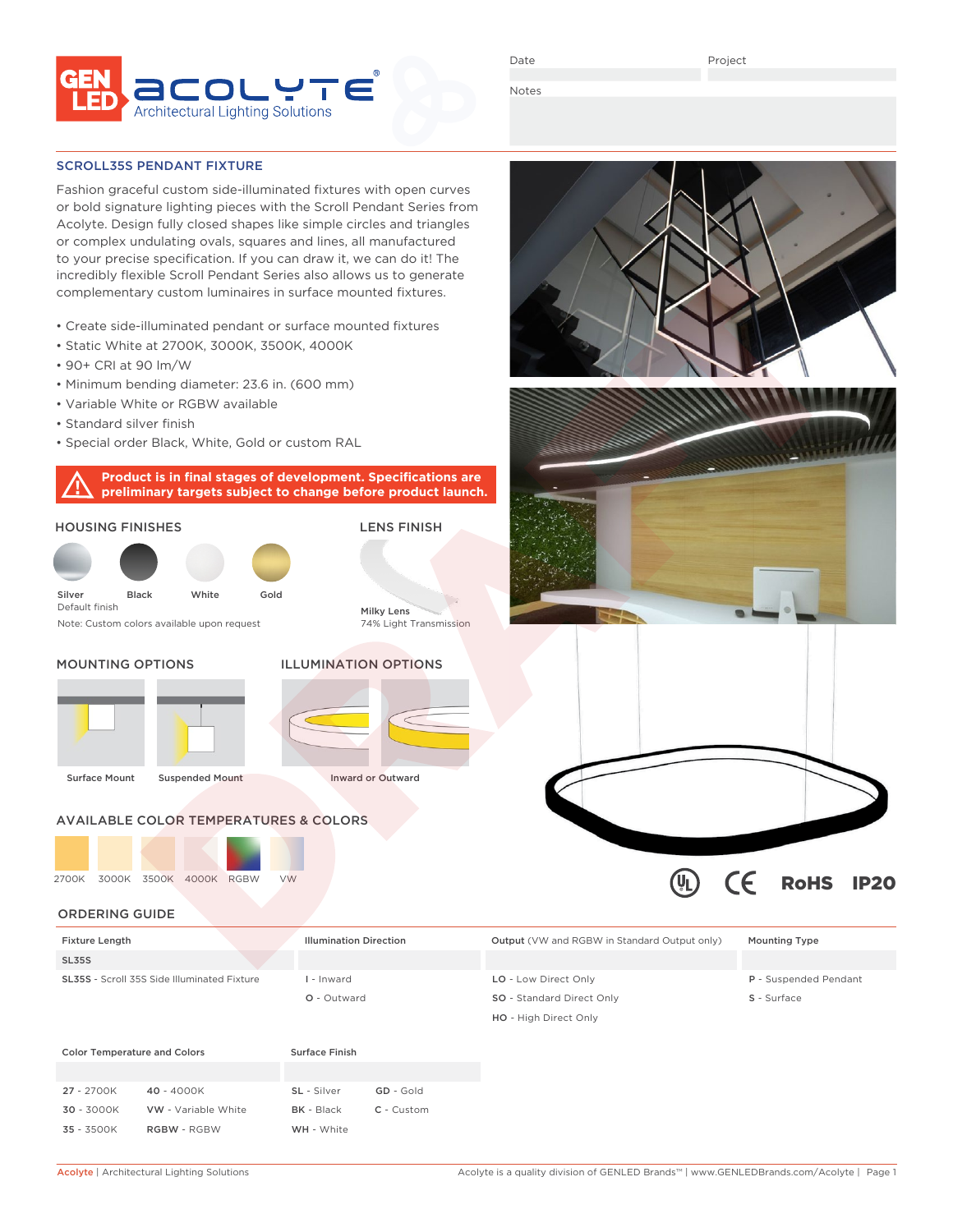

# SPECIFICATIONS

| Beam Angle                     | 110°                                                                 | Minimum Bending Diameter | 23.6 in. (600 mm) |
|--------------------------------|----------------------------------------------------------------------|--------------------------|-------------------|
| Lens Type                      | Milky Lens (PMMA)                                                    |                          |                   |
| Length                         | Continuous lengths available. Lens max lengths are 19 ft 8 in. (6 m) |                          |                   |
| <b>Operating Voltage</b>       | Low-voltage constant current (remote driver with 100-277V AC input)  |                          |                   |
| Dimming                        | 0-10V, DALI                                                          |                          |                   |
| <b>Available Colors</b>        | 2700K, 3000K, 3500K, 4000K, VW, RGBW                                 |                          |                   |
| <b>Efficacy (Static White)</b> | 90 lm/W                                                              |                          |                   |
| Lumens (Static White)          | 665-735 lm/ft (2180-2410 lm/m)                                       | 23.6 in. (600 mm)        |                   |
| CRI                            | $90+$                                                                |                          |                   |
| Certifications                 | UL, CE, RoHS                                                         |                          |                   |

## ACCESSORIES



#### DIMENSIONS



Acolyte does not warrant or represent that the information is free from errors or omission. The information may change without notice and Acolyte is not in any way liable for the<br>accuracy of any information printed and sto